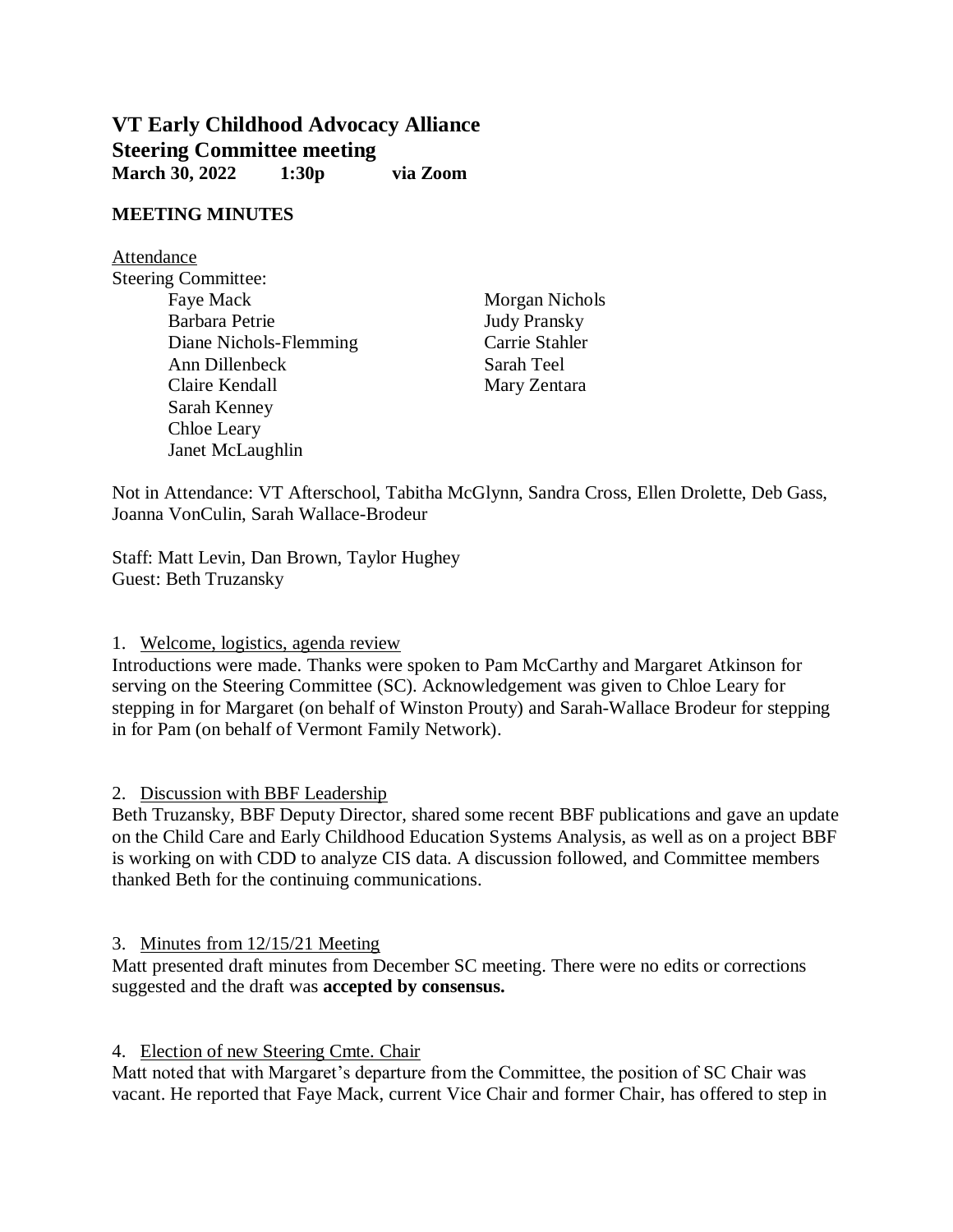on an interim basis until the next officer election at Annual Meeting, likely in about two months. Faye's self-nomination to serve as Chair was **accepted by consensus.**

# 5. Executive Committee Minutes from 1/31/22

Matt noted that the minutes from Executive Committee meetings held between Steering Committee meetings are always included in the meeting packet. There were no questions about the January Executive Committee meeting minutes.

# 6. Administrative Reports/Updates

Taylor provided a report on membership retention and recruitment, referring to the memo in the packet and noting that the membership cycle is on a rolling basis throughout the year with the hope to make it more convenient for members. Currently (as of this meeting), the Alliance has 28 organizational members, 41 individual members, and 3 strategic partners. These numbers have been slowly increasing since the last report in December 2021. A handful of members joined or renewed at ECDL. The impact of the move to voluntary donations for individual membership is still too recent to determine what if any impact it will have on membership. There were no questions from the Committee.

Taylor gave a brief verbal report on the Alliance's communications strategies, continuing a discussion from earlier meetings regarding the Alliance's use of social media. She recommended that the Alliance continue to focus on use of Facebook and the emailed newsletter for the rest of this year, with the option to look into utilizing other platforms next year as needs arise. Committee members supported this recommendation.

Matt gave an update on the continuing development of the Fund Vermont's Future Campaign. One month ago, Al Johnson-Kurtz was hired to manage the campaign, which will eventually be a public effort to seek more state revenues and create a more transparent state budgeting process. They are sorting through previous draft action plans, campaign plans, etc. and will be helping the group develop more concrete plans in the coming months. Matt expects progress to be slow, and will provide updates as the campaign develops further.

Matt then updated the SC on his continuing efforts to diversify the Alliance's foundation funding base, working with Turrell Fund staff. He will be presenting information on the Alliance to the Turrell Fund Board of Trustees meeting in May. Several Trustees have indicated they would prefer to decrease the overall level of funding Turrell provides the Alliance. He noted that he will keep the Executive Committee posted on this project, and may ask for a retreat-style meeting of SC members over the summer to discuss long-term Alliance funding options.

Taylor reviewed staff recommendations for further changes to the Alliance's SC member stipend policy, which was to extend the policy to cover additional meetings. She noted that the proposed hourly rate, which was originally \$15, would increase to \$25, following the suggestion of the Equity Subcommittee. The expansion of the policy, and the increase in the hourly rate, was **accepted by consensus**. The policy wording will be finalized by the Executive Committee.